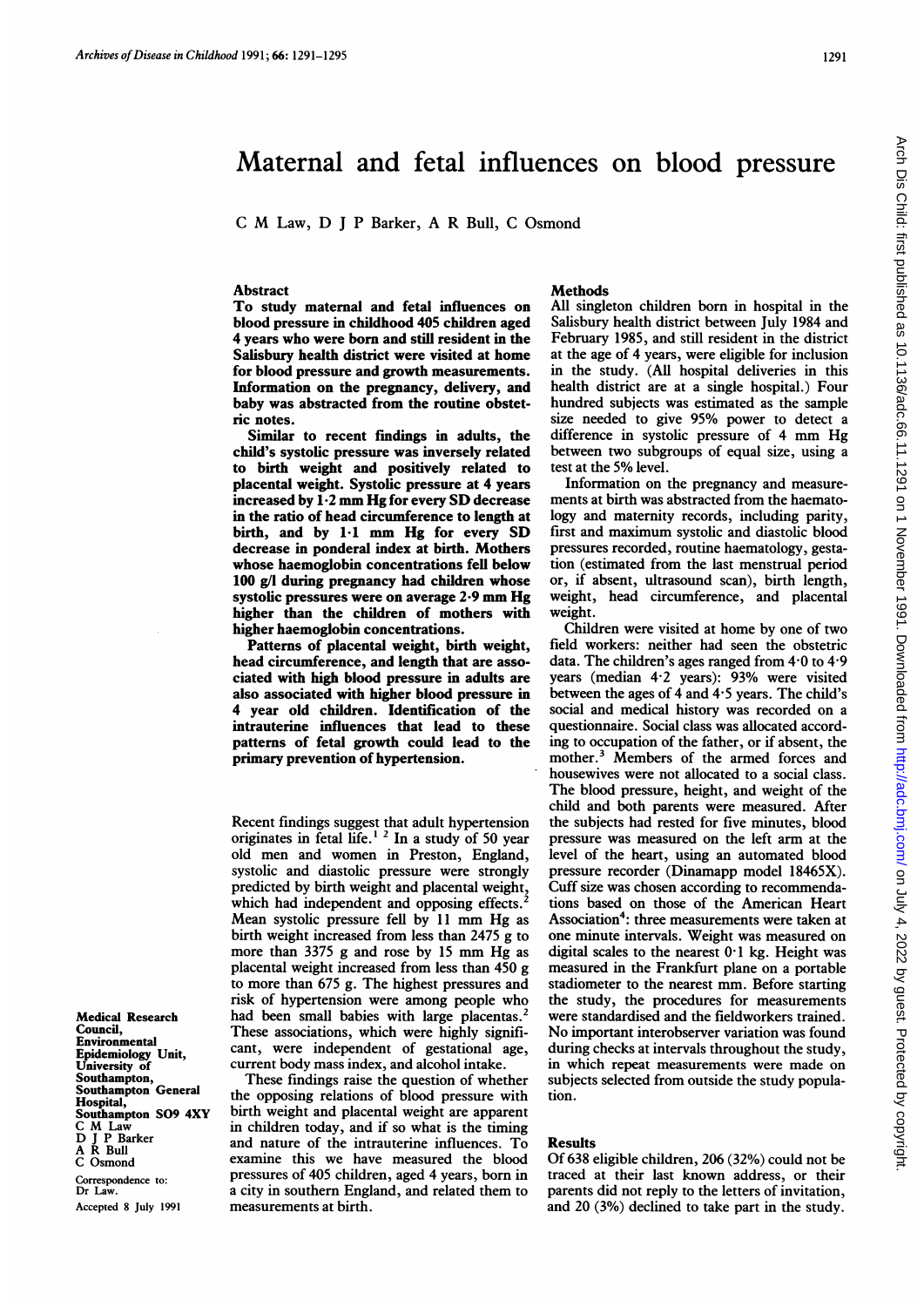Seven children reported as having renal or cardiac disorders or other congenital abnormalities were excluded. There remained 405 mothers and children, 205 boys and 200 girls. Of these 395 (98%) had haematological records and 376 (93%) had obstetric information, although this was not complete in all cases. Altogether 347 (86%) fathers were studied: 37 fathers (9%) had never or no longer lived in the same household, 10 (2%) were working away, and 11 (3%) did not wish to participate.

The children's systolic pressure fell by a mean of 5-5 mm Hg (95% confidence interval  $(CI)$  4.2 to 6.9) from the first to the third reading. The within child SD was 9-2 mm Hg. We present the analysis of the average of the three systolic pressure measurements. Neither age or sex of child, room temperature, month and time of day, or time since last meal, had a consistent effect on mean systolic pressure. The mean systolic pressure and weight at 4 years, and the mean gestation, placental weight, and size at birth are given in table 1.

## SIZE AT BIRTH, PLACENTAL WEIGHT, GESTATION, AND WEIGHT AT 4 YEARS

Placental weight and weight, length, and head circumference at birth were adjusted for gestational age by linear regression. The simultaneous effects of weight at 4 years and adjusted birth weight and placental weight on systolic pressure were examined by multiple regression (table 2). Variables were grouped into approximate fourths so that we could explore non-linear variation of systolic pressure with each variable. The lowest fourth was set as the baseline and the systolic pressure in each group is given as its difference from this. Systolic pressure rose with increasing weight at 4 years with a pronounced rise in the heaviest group. Pressure fell with increasing birth weight and rose with placental weight: the average systolic pressure in children whose birth weight exceeded  $3600$  g was 2.6 mm Hg (95% CI  $-0.8$  to 6.0) below that of children whose birth weights were 3000 g or less. Children whose placental weights were greater than 750 g had average pressures of 2.6 mm Hg (95% CI  $-0.8$  to 6.0) above those whose placental weights were 550 g or less.

We further examined the association of systolic blood pressure with size at birth by analysing length and head circumference at birth after adjustment for gestational age. Children whose head circumferences had been in the lowest fourth  $(\leq 33.5 \text{ cm})$  had pressures which were  $1.3$  (95% CI  $-2.1$  to  $4.7$ ) mm Hg above those whose head circumferences had been in the highest fourth (>35 5 cm). Children Table 2 The simultaneous effects of weight at 4 years, birth<br>weight,\* and placental weight\* on systolic pressure,<br>expressed as mean difference (95% CI) from the baseline

|                          | No  | Systolic pressure $(mm Hg)$ |
|--------------------------|-----|-----------------------------|
| Weight at 4 years (kg):  |     |                             |
| $\leq 16.5$              | 108 | $0.0$ (baseline)            |
| $-17.5$                  | 92  | $0.1$ (-2.6 to 2.9)         |
| $-18.5$                  | 66  | $0.3$ (-2.7 to 3.4)         |
| >18.5                    | 98  | $3.7$ ( 0.8 to 6.5)         |
| Birth weight $(g)$ :     |     |                             |
| $\leq$ 3000              | 75  | $0.0$ (baseline)            |
| $-3300$                  | 102 | $-0.8$ ( $-3.7$ to 2.2)     |
| $-3600$                  | 82  | $-0.9$ ( $-4.1$ to 2.4)     |
| >3600                    | 105 | $-2.6$ ( $-6.0$ to $0.8$ )  |
| Placental weight $(g)$ : |     |                             |
| ≤550                     | 96  | $0.0$ (baseline)            |
| $-650$                   | 102 | $-0.1$ ( $-3.0$ to 2.7)     |
| $-750$                   | 83  | $0.6$ (-2.5 to 3.7)         |
| >750                     | 83  | $2.6$ (-0.8 to 6.0)         |

\*Birth weight and placental weight are adjusted for gestational age.

whose lengths had been in the lowest fourth  $(\leq 49.5 \text{ cm})$  had pressures that were 1.4 (95% CI  $-1.8$  to 4.6) below those whose lengths had been in the highest fourth  $(>52.5 \text{ cm})$ . Because of the opposing relations of systolic pressure to head circumference and length, mean systolic pressure rose as the ratio of head circumference to length decreased. A decrease in the ratio of 1 SD  $(0.03)$  was associated with a 1.2 mm Hg (95% CI  $0.1$  to 2.2) increase in systolic pressure. We examined the relations of systolic pressure to birth weight and length using the ponderal index (weight/length<sup>3</sup>). Systolic pressure fell as the ponderal index at birth increased. An increase in ponderal index of 1 SD  $(3.1 \text{ kg/m}^3)$ was associated with a 1.1 mm Hg (95% CI 0.1 to  $2·1$ ) decrease in systolic pressure.

## MATERNAL BLOOD PRESSURE, HEIGHT,

HAEMOGLOBIN CONCENTRATION, AND SMOKING The mean (SD) systolic pressure of mothers, measured when the child was aged 4 years, was  $120.1$  ( $13.5$ ) mm Hg. The children's mean systolic pressure rose as the mother's systolic pressure increased (table 3). There was a similar relation with the mothers' maximum systolic pressure during pregnancy. As would be expected the mothers' blood pressure at the time of the survey and during pregnancy were strongly related.

Table 3 shows the relation of maternal variables to the children's systolic pressure which is given both unadjusted and adjusted (by linear regression) for its two main correlates, child's weight and mother's systolic pressure. The mean  $(SD)$  maternal height was  $162.6$  (5.9) cm. Although the children of the smallest

|  |  | Table 1 Characteristics of the sample by sex |  |  |  |  |  |
|--|--|----------------------------------------------|--|--|--|--|--|
|--|--|----------------------------------------------|--|--|--|--|--|

|                                  | Bovs |              | Girls |              |
|----------------------------------|------|--------------|-------|--------------|
|                                  | No   | Mean(SD)     | No    | Mean(SD)     |
| Birth weight (g)                 | 205  | 3391 (576)   | 200   | 3342 (495)   |
| Placental weight (g)             | 185  | 662 (192)    | 181   | 653 (149)    |
| Length at birth (cm)             | 181  | 51.5(2.6)    | 180   | 50.8(2.4)    |
| Head circumference at birth (cm) | 183  | 34.8(1.4)    | 182   | 34.3(1.4)    |
| Gestation (weeks)                | 205  | 40.1 $(1.7)$ | 198   | 40.2 $(1.6)$ |
| Weight at 4 years (kg)           | 205  | 17.8(2.2)    | 200   | 17.3(2.2)    |
| Systolic blood pressure (mm Hg)  | 205  | 105.7(9.7)   | 200   | 105.0(9.9)   |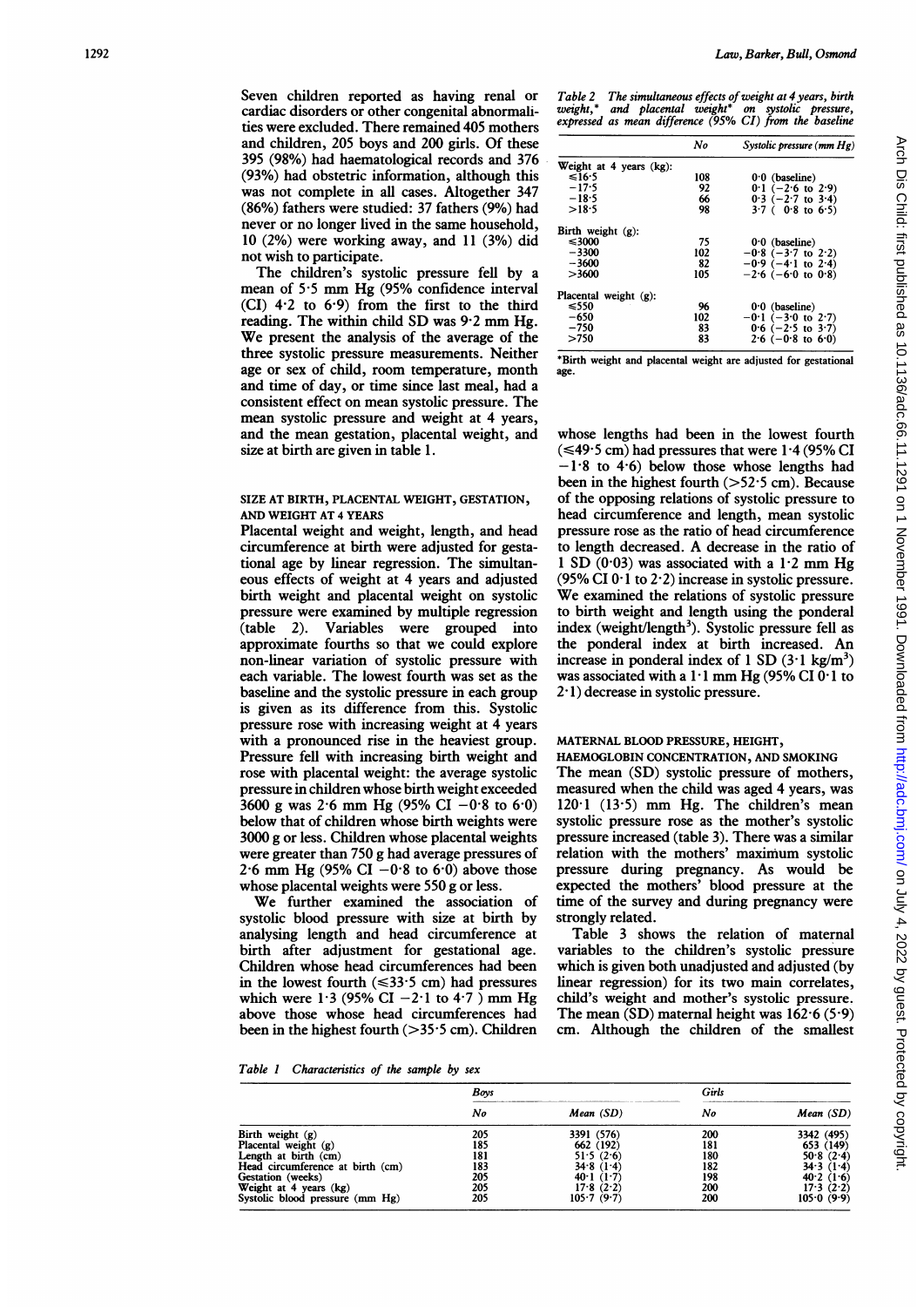mothers had the highest pressures, there was no overall trend with mother's height (table 3).

We examined the lowest haemoglobin concentrations and mean corpuscular volumes for each mother during pregnancy. We defined anaemia by a commonly used clinical definition of <sup>a</sup> haemoglobin value below <sup>100</sup> g/l. We also divided haemoglobin concentrations at 110 g/l; this is the World Health Organisation's (WHO) defining concentration for pregnancy anaemia. The children of anaemic mothers (haemoglobin below 100 g/l) had unadjusted systolic pressures which were, on average, 2-9 mm Hg (95% CI  $-0.4$  to 6.3) higher than those of other children (table 3). The adjusted systolic pressures were also highest in children of anaemic mothers. The children of mothers with mean corpuscular volumes of 80 fl or less  $(n=33)$  had systolic pressures which were, on average, 2-2 mm Hg  $(95\% \text{ CI} - 1.3 \text{ to } 5.7)$  higher than those of other children.

Birth weight fell from an average of 3377 g in mothers who did not smoke during pregnancy to 3178 g in mothers who smoked more than 20 cigarettes a day. However, the children's systolic pressures were not associated with their mother's smoking history, parity, or age (table 3).

## MOTHERS' AND FATHERS' BLOOD PRESSURES

The mean (SD) of the fathers' systolic pressure at the time of the study was  $131.8$  ( $14.0$ ) mm Hg. Where both parents' blood pressures were recorded, we examined the separate relation of the child's pressure with its parents. The children's mean systolic pressure, adjusted for weight, rose by  $1.2$  mm Hg (95% CI 0.5 to  $1.9$ ) for every <sup>10</sup> mm Hg increase in mothers' systolic pressure, and by 0-7 mm Hg (95% CI 0-0 to 1-4) for every <sup>10</sup> mm Hg increase in fathers' systolic pressure. The corresponding figures for first born children were 1-8 (95% CI 0.6 to 2.9) and 1.9 (95% CI 0.7 to 3.1) and for later born children were  $0.8$  (95% CI -0.1 to 1.7) and 0.1 (95% CI  $-0.8$  to 0.9).

## SOCIAL CLASS

Children in social classes <sup>I</sup> and II had lower systolic pressures (table 4). Haemoglobin con-

Table 3 Mean children's systolic pressure (mm Hg) unadjusted and adjusted both for children's weight at 4 years and for mother's systolic pressure

|                                                             | No  | Unadjusted* | Adjusted* |
|-------------------------------------------------------------|-----|-------------|-----------|
| Total                                                       | 405 | 105.3       | $105 - 2$ |
| Mother's systolic pressure when child aged 4 years (mm Hg): |     |             |           |
| $\leq 110$                                                  | 99  | 103.3       |           |
| $-120$                                                      | 128 | 104.9       |           |
| $-130$                                                      | 96  | 105.1       |           |
| >130                                                        | 82  | $108 - 7$   |           |
| Mother's height (cm):                                       |     |             |           |
| $\leq 159$                                                  | 103 | 105.9       | 106.0     |
| $-163$                                                      | 106 | 104.5       | $104 - 7$ |
| $-167$                                                      | 99  | 104.9       | 104.9     |
| >167                                                        | 94  | 105.8       | 104.9     |
| Lowest haemoglobin during pregnancy (g/l)                   |     |             |           |
| < 100                                                       | 36  | $108 - 1$   | $108 - 1$ |
| $-109$                                                      | 88  | 105.8       | 105.9     |
| $-119$                                                      | 164 | 104.8       | $104 - 7$ |
| $\geq 120$                                                  | 106 | $105 - 2$   | 104.6     |
| Cigarettes smoked/day during pregnancy:                     |     |             |           |
| $\bf{0}$                                                    | 323 | $105 - 1$   | 105.0     |
| $-10$                                                       | 34  | 106.2       | 105.9     |
| $-20$                                                       | 28  | 106.1       | 105.6     |
| $>20$                                                       | 19  | 105.2       | $106 - 1$ |
| Parity:                                                     |     |             |           |
| First born                                                  | 152 | $105 - 0$   | 104.9     |
| Later born                                                  | 253 | $105 - 5$   | 105.3     |
| Mother's age at birth of child (years):                     |     |             |           |
| $\leq 25$                                                   | 92  | 105.2       | 104.9     |
| $-28$                                                       | 106 | 105.9       | $106 - 3$ |
| $-31$                                                       | 92  | $105 - 2$   | 104.8     |
| >31                                                         | 115 | 104.9       | 104.5     |

\*SD of unadjusted values is 9-8 and of adjusted values is 9-4.

Table 4 Children's systolic pressure and mother's lowest haemoglobin concentration and mean corpuscular volume during pregnancy, by social class

| Social class   | No  | Mean (unadjusted)<br>children's pressure<br>(mm Hg) | Lowest*<br>haemoglobin<br>$\left($ g/l $\right)$ | Mean*<br>corpuscular<br>volume $(\mathbf{f})$ |
|----------------|-----|-----------------------------------------------------|--------------------------------------------------|-----------------------------------------------|
|                | 34  | 103.6                                               | 115                                              | 86.8                                          |
|                | 100 | $104 - 7$                                           | 114                                              | $86 - 8$                                      |
| III non-manual | 43  | $105 - 4$                                           | 111                                              | 87.0                                          |
| III manual     | 121 | 106.0                                               | 113                                              | 85.3                                          |
| IV and V       | 51  | 105.8                                               | 111                                              | $85 - 2$                                      |
| Total          | 349 | $105 - 3$                                           | 113                                              | 86.1                                          |
| (SD)           |     | 9.6                                                 | 10                                               | 4.6                                           |

\*Haematological indices were not known for 10 subjects.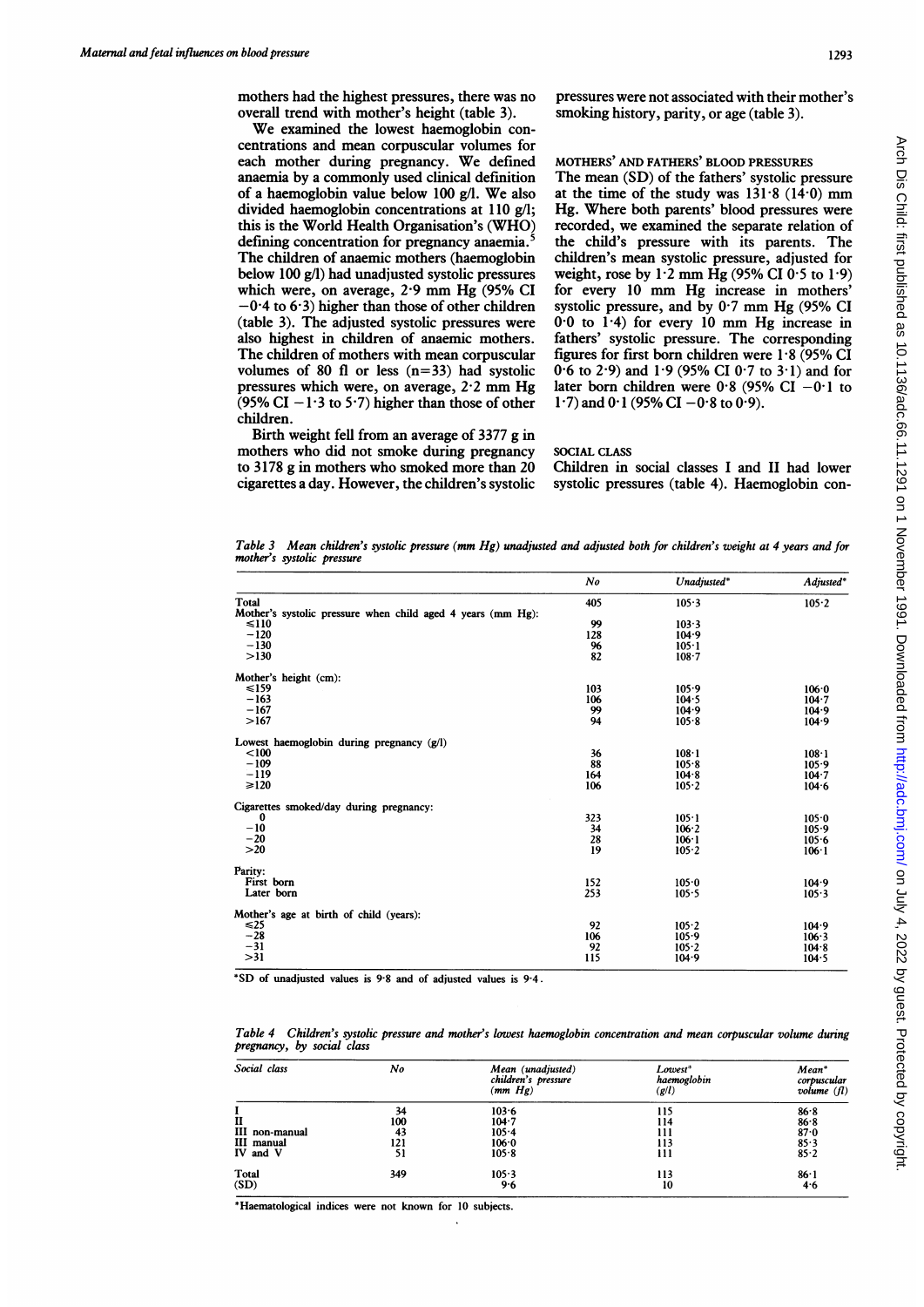centration during pregnancy was highest in social class <sup>I</sup> and II. Mean corpuscular volume was highest in mothers of social class I, II and III non-manual (table 4).

## SIMULTANEOUS EFFECT OF FETAL SIZE AND MATERNAL INFLUENCES

Table 5 shows the simultaneous effects of child and fetal size and maternal variables on the children's systolic pressure. Weight at 4 years, placental weight, ponderal index at birth, mother's systolic pressure, and haemoglobin concentration during pregnancy all had independent relations with systolic pressure. We examined the relationship of mean diastolic pressure to the variables shown in table 5. The relations were similar to those with systolic pressure but the mean differences were smaller and none reached significance.

When systolic pressure was regressed on the same variables expressed continuously, rather than in groups, the results were comparable  $(table 6)$ .

## **Discussion**

We have examined the relations of systolic pressure to maternal and fetal influences in a series of 4 year old children, born in a maternity

Table 5 Simultaneous effects of weight at 4 years, size at birth, \* and maternal influences on systolic pressure, expressed as mean difference (95% CI) from the baseline

|                                     | No  | Systolic pressure $(mm Hg)$   |
|-------------------------------------|-----|-------------------------------|
| Weight at 4 years (kg):             |     |                               |
| ≤16.5                               | 103 | $0.0$ (baseline)              |
| $-17.5$                             | 85  | $-0.1$ (-3.0 to 2.7)          |
| $-18.5$                             | 60. | $0.0 (-3.2 \text{ to } 3.1)$  |
| >18.5                               | 95. | $2.6$ $(-0.2$ to $5.4)$       |
| Placental weight (g):               |     |                               |
| $\leq 550$                          | 90  | $0.0$ (baseline)              |
| $-650$                              | 97  | $0.3$ (-2.6 to 3.1)           |
| $-750$                              | 77  | 1.2 $(-1.9$ to 4.3)           |
| >750                                | 79  | $2.3$ (-0.8 to 5.3)           |
| Ponderal index $(kg/m^3)$ :         |     |                               |
| $<$ 23                              | 79  | $0.0$ (baseline)              |
| $-25$                               | 86  | $-0.8$ ( $-3.8$ to 2.3)       |
| $-27.5$                             | 94  | $-2.4$ ( $-5.4$ to 0.5)       |
| >27.5                               | 84  | $-3.9(-7.0 \text{ to } -0.9)$ |
| Mother's systolic pressure (mm Hg): |     |                               |
| < 110                               | 81  | $0.0$ (baseline)              |
| $-120$                              | 109 | 1.6 $(-1.2 \text{ to } 4.4)$  |
| $-130$                              | 81  | $0.9$ (-2.2 to 3.9)           |
| >130                                | 72  | $5.0$ (1.9 to 8.1)            |
| Lowest haemoglobin $(g/l)$ :        |     |                               |
| < 100                               | 30  | $2.8$ (-3.4 to 1.7)           |
| $-109$                              | 77  | $0.3$ (-2.7 to 3.3)           |
| $-119$                              | 141 | $-0.9$ ( $-1.3$ to 6.8)       |
| $\geq 120$                          | 95  | $0.0$ (baseline)              |

\*Birth weight, length, and placental weight are adjusted for gestational age

unit which provides all hospital obstetric care for one health district. The children were selected only by their continuing residence in the health district. Blood pressure was measured with an automated recorder in the child's home by a standarised procedure. Efforts were made to minimise stress and disturbance to the child before and during measurement, but there was still considerable within child variation in systolic pressure, including a pronounced order effect. The mean (SD) of the third reading, 102 <sup>7</sup> mm Hg (11-6), was 5 <sup>4</sup> mm Hg above the 50th centile in the British standards, which were measured with a sphygmomanometer.<sup>9</sup> In keeping with other studies we have used the average of the readings in our analysis. Average systolic pressure was positively related to weight at 4 years; this is in agreement with other studies in Britain<sup>1</sup> <sup>o</sup> ' and North America.<sup>8</sup>

The opposing relations of systolic pressure to birth weight and placental weight demonstrated in 50 year old men and women in Preston<sup>2</sup> were present in 4 year old children, though weaker. Systolic pressure at age 4 was inversely related to birth weight. This was independent of gestation and implies an association with reduced fetal growth, which is consistent with findings in 10 year old children in a national British cohort.' However, birth weight is a summary measure of fetal growth, which includes head size, length, and fatness. Further examination showed that systolic pressure was related to failure of head growth in relation to length and to a low ponderal index. Analysis of the Preston data has shown the same associations in adults (unpublished). To our knowledge neither of these associations with children's blood pressure has been described before. Both were significant. The nature of intrauterine influences that cause reduced head circumference and weight in relation to length are unknown and require further study.

The highest systolic pressures were found in children who had been small babies with large placentas, although the magnitude of the relations between pressure and placental and fetal size were smaller than in adults, even allowing for the smaller variation in children's blood pressure. Furthermore these relations were at the margin of significance and require confirmation in other samples of children. The causes of high placental weight and discordance between placental and birth weight are mostly unknown. Smoking during pregnancy is associated with reduced placental weight, though with a relatively greater decrease in birth weight than placental weight, and thus discordance between the two.<sup>9</sup> We found no relation between

Table 6 Simultaneous effects of weight at 4 years, size at birth,\* and maternal influences, expressed as continuous variables, on systolic pressure

|                                               | Regression<br>slope | 95% CI              | p Value |
|-----------------------------------------------|---------------------|---------------------|---------|
| Weight at 4 years (kg)                        | 0.65                | $0.17$ to $1.13$    | < 0.01  |
| Placental weight (g)                          | 0.003               | $-0.003$ to $0.009$ | 0.4     |
| Ponderal index $(kg/m3)$                      | $-0.41$             | $-0.74$ to $-0.09$  | < 0.05  |
| Mother's systolic pressure (mm Hg)            | 0.12                | $0.04$ to $0.19$    | < 0.002 |
| Lowest haemoglobin (<100 g/l $v \ge 100$ g/l) | $-3.1$              | $-6.7$ to 0.5       | 0.09    |

'Birth weight, length, and placental weight are adjusted for gestational age.